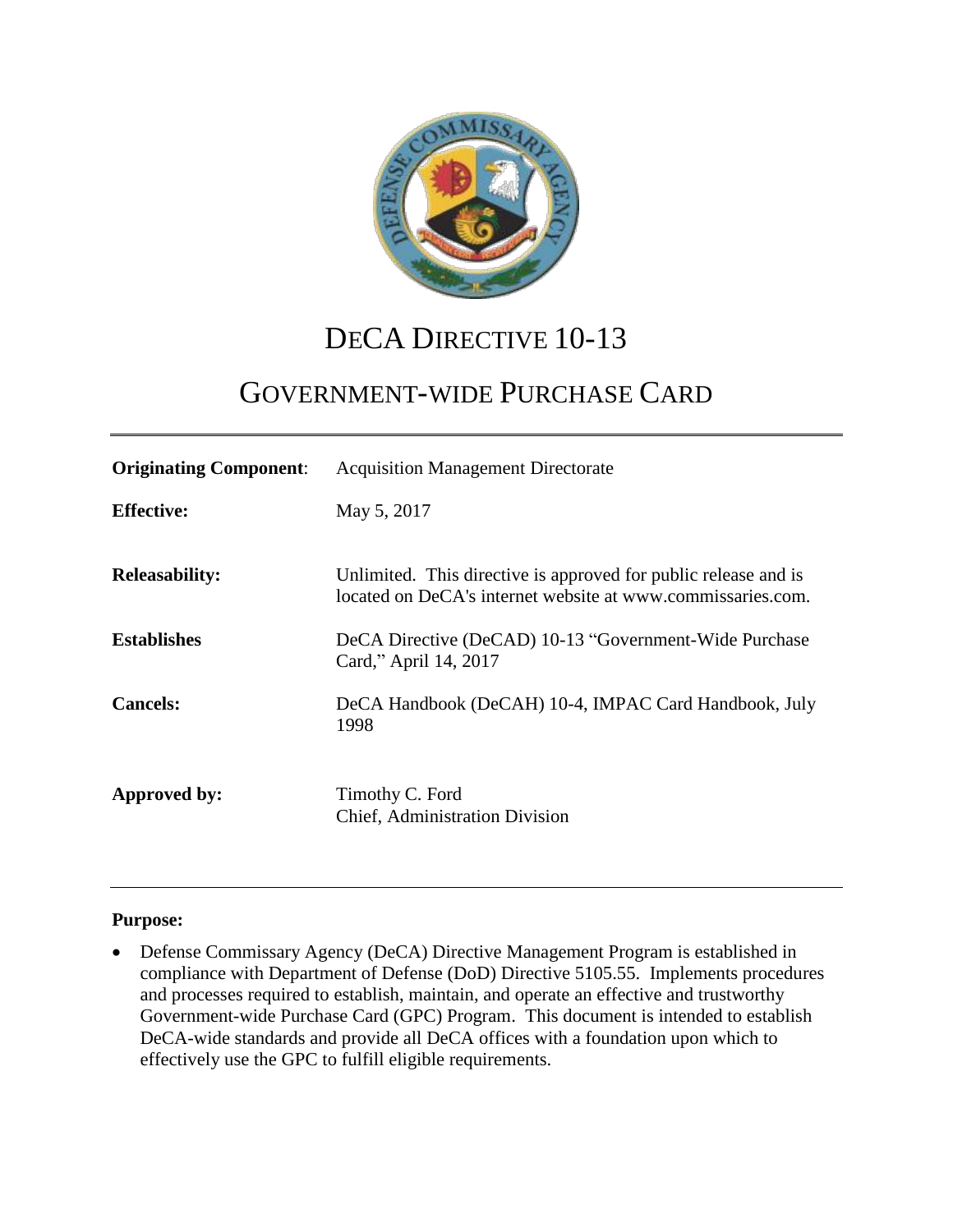Establishes policy and assigns responsibility for ensuring DeCA compliance with Sections 1901 and 1902 of Title 41, United States Code.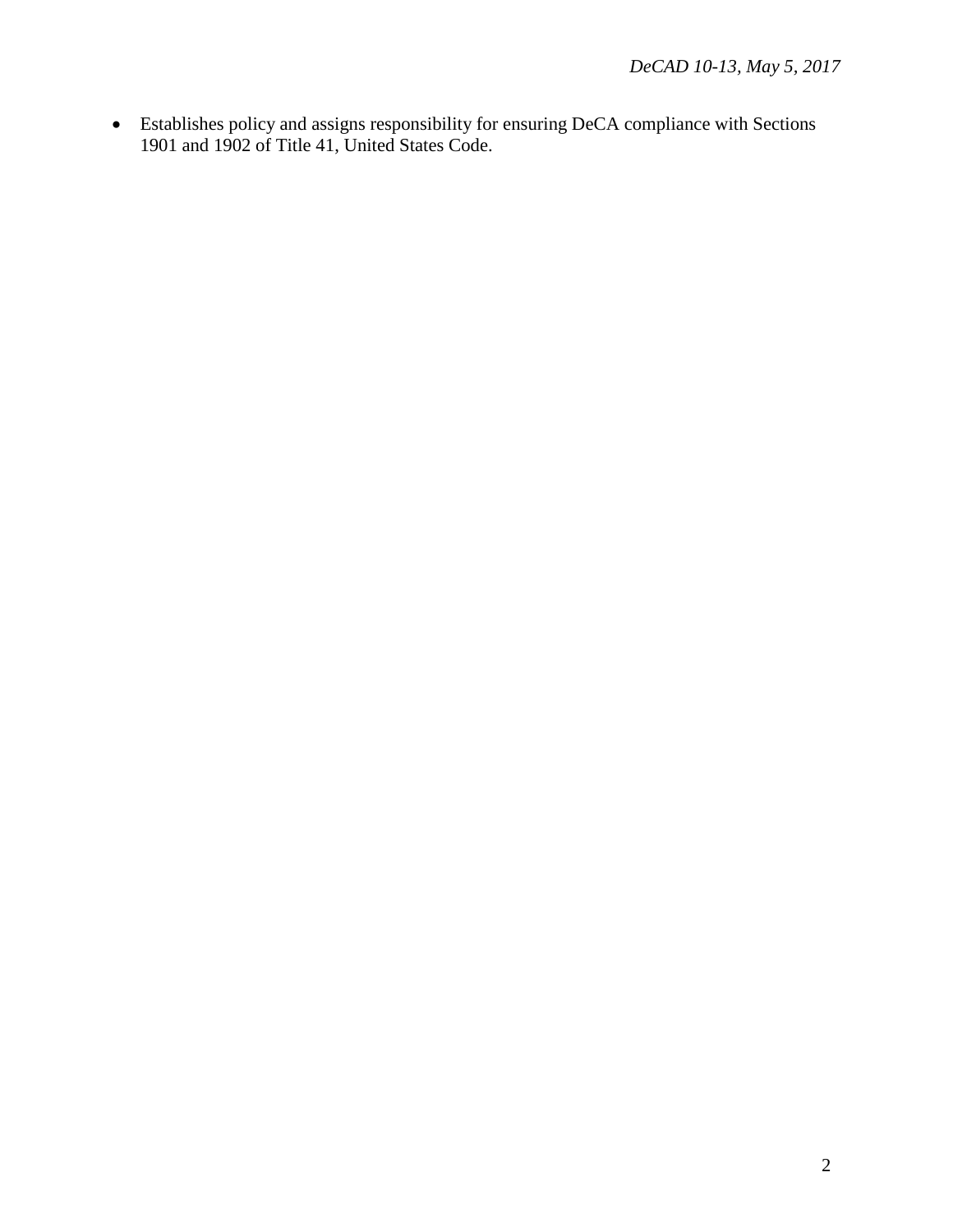## **TABLE OF CONTENTS**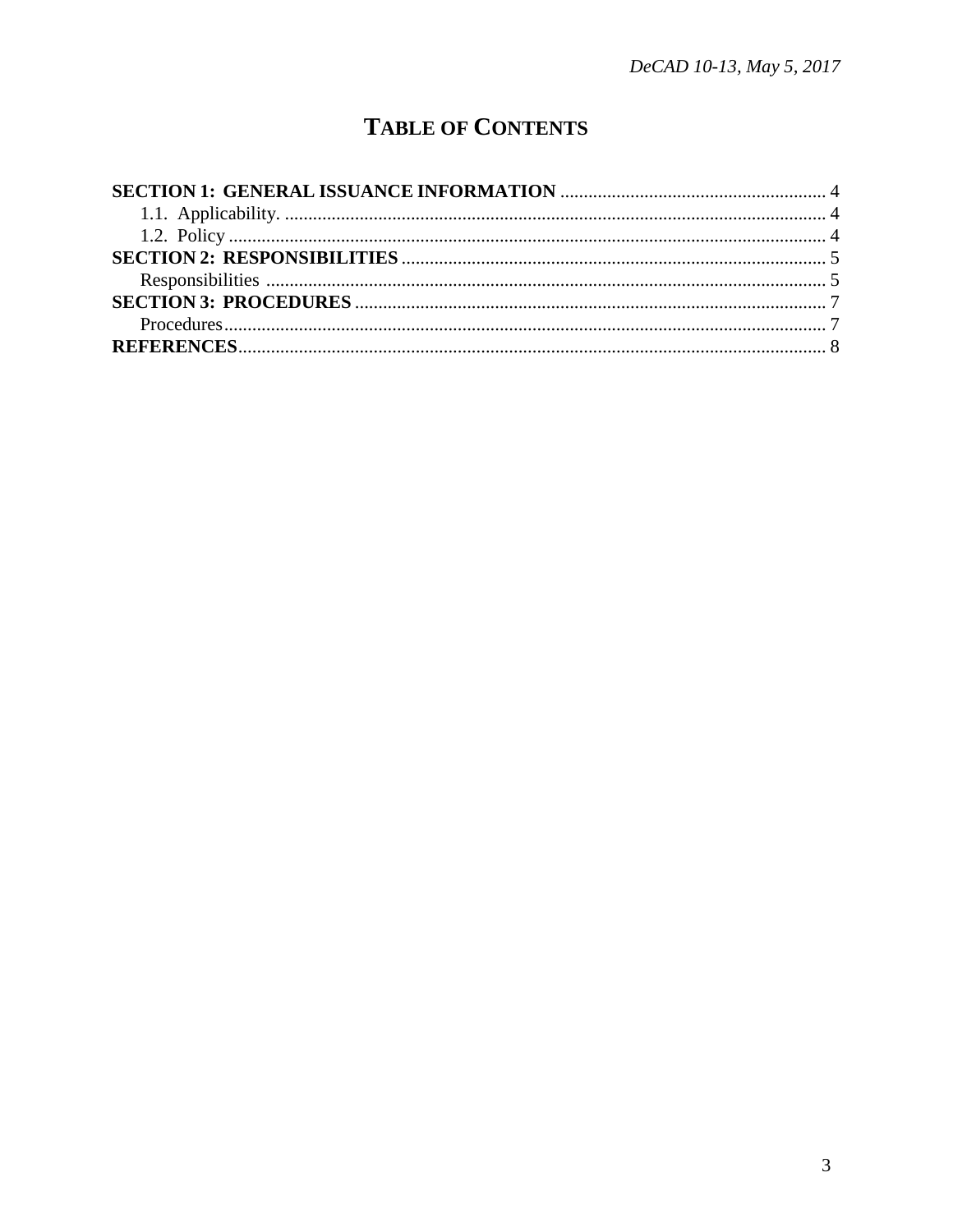### <span id="page-3-0"></span>**SECTION 1: GENERAL ISSUANCE INFORMATION**

<span id="page-3-1"></span>**1.1. APPLICABILITY**. This Directive applies to all HQ DeCA and DeCA activities.

a. Establishes policy and assigns responsibility for ensuring DeCA compliance with Sections 1901 and 1902 of Title 41, United States Code.

b. Rescinds DeCA Handbook 10-4.

c. Is established in compliance with References listed within this document.

<span id="page-3-2"></span>**1.2. POLICY**. It is DeCA policy that:

a. The GPC shall be used to fulfill requirements in accordance with Federal Law and procurement regulation.

b. DeCA-wide standards shall be established to provide all DeCA offices with a foundation upon which to effectively use the GPC to fulfill eligible requirements.

c. Responsibilities and procedures required to establish, maintain, and operate an effective and trustworthy GPC Program shall be in writing.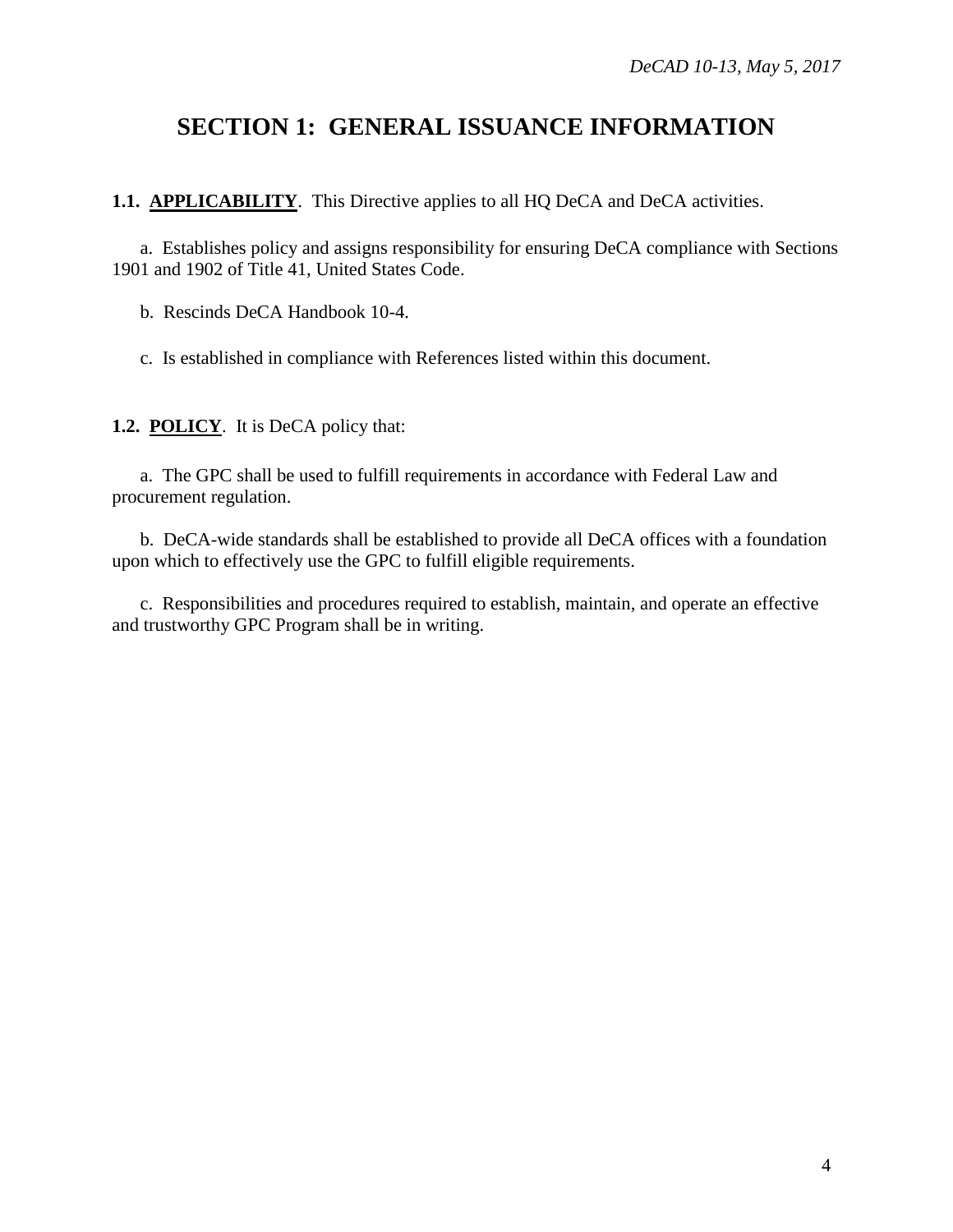#### **SECTION 2: RESPONSIBILITIES**

<span id="page-4-1"></span><span id="page-4-0"></span>**RESPONSIBILITIES**. All responsible parties listed below shall conform to the guidelines as described below.

a. DeCA Director. The Director of DeCA shall:

(1) Ensure proper oversight is maintained for the administration of the DeCA GPC Program.

(2) Actively promote compliance with Federal law and regulation governing use of the GPC.

(3) Delegate primary responsibility for the GPC Program to the Chief, Acquisition Management.

(4) Delegate primary responsibility for Financial Management of the GPC to the DeCA Chief Financial Executive (CFE).

b. The DeCA CFE shall:

(1) Ensure positive funds control for all GPC accounts.

(2) Appoint GPC certifying/approving officers.

(3) Delegate resource managers in the Purchase Card Online System.

c. Chief, Acquisition Management Directorate. The Chief of Acquisition shall:

(1) Provide guidance and assistance to DeCA activities on required business guidance for use of the GPC.

(2) Appoint the GPC Program Manager and Level 3 Agency/Organization Program Coordinator (A/OPC).

d. GPC Program Manager and Level 3 A/OPC shall:

(1) Manage the GPC Program for DeCA.

(2) Appoint Level 4 A/OPC Coordinators.

(3) Provide business guidance and support to A/OPCs.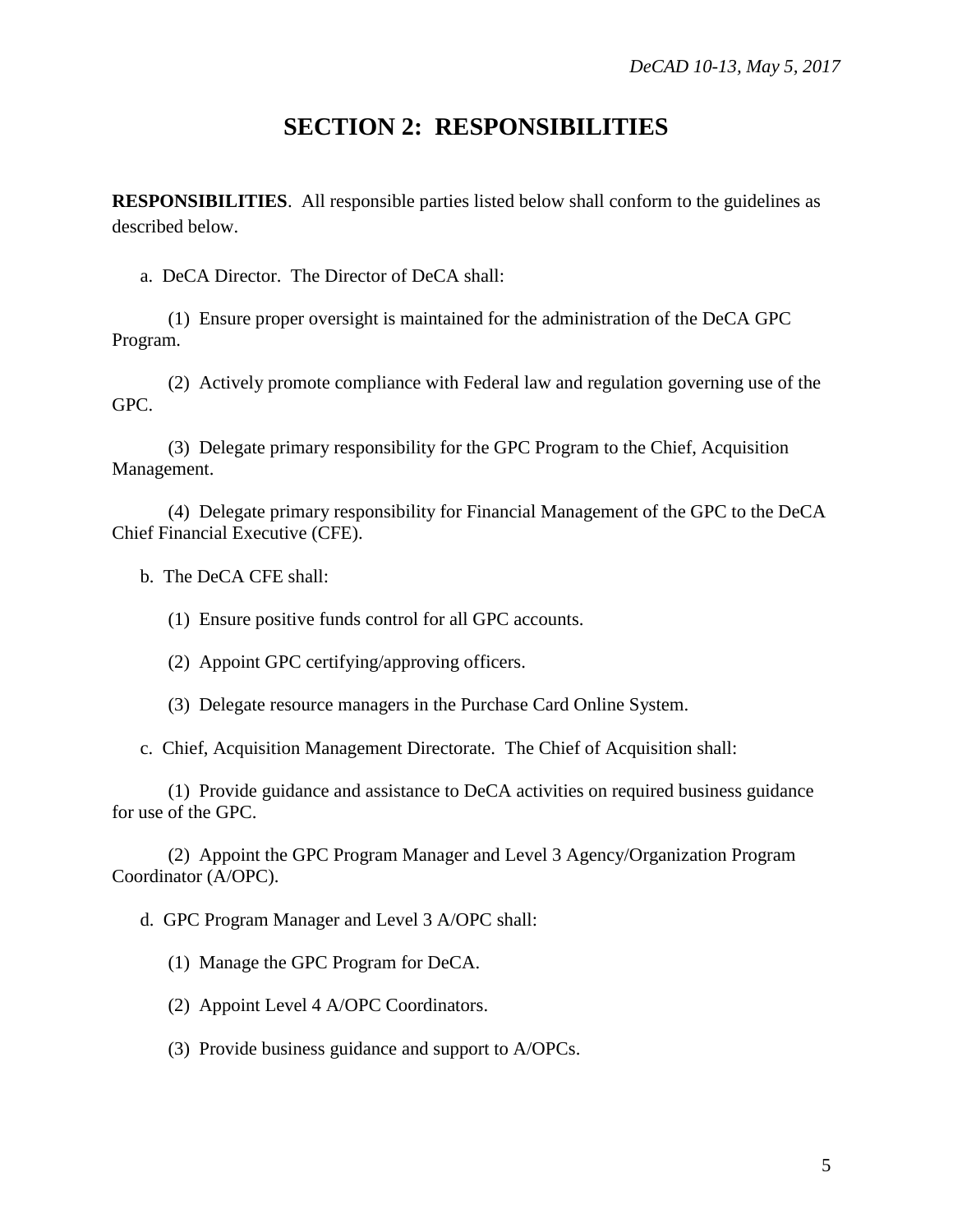(4) Develop and maintain implementing instructions, business and regulatory guidance, and training at all levels.

(5) Act as the primary liaison between HQ DeCA, the servicing bank, Defense Finance and Accounting Service, DoD, and DeCA Field Operating Activities, areas, and commissaries.

(6) Develop day-to-day processes to implement Internal Controls throughout the GPC Program processes.

e. Level 4 A/OPC: Level 4 A/OPC shall:

- (1) Manage day-to-day account management and changes.
- (2) Track training and compliance of all GPC program participants.
- (3) Manage certification and delinquency issues.

f. Certifying Officers shall:

- (1) Properly oversee and review use of the GPC in their office/store.
- (2) Comply with all statutory and regulatory requirements of the GPC Program.
- (3) Nominate new cardholders and advise of accounts that need to be terminated.
- (4) Verify all purchases with the GPC are necessary to fulfill DeCA's mission.
- (5) Certify the monthly invoice timely.
- g. Cardholders: Cardholders shall:
	- (1) Follow all guidance provided by the GPC A/OPC.

(2) Use the GPC to purchase only items needed to fulfill the minimum needs of the Government.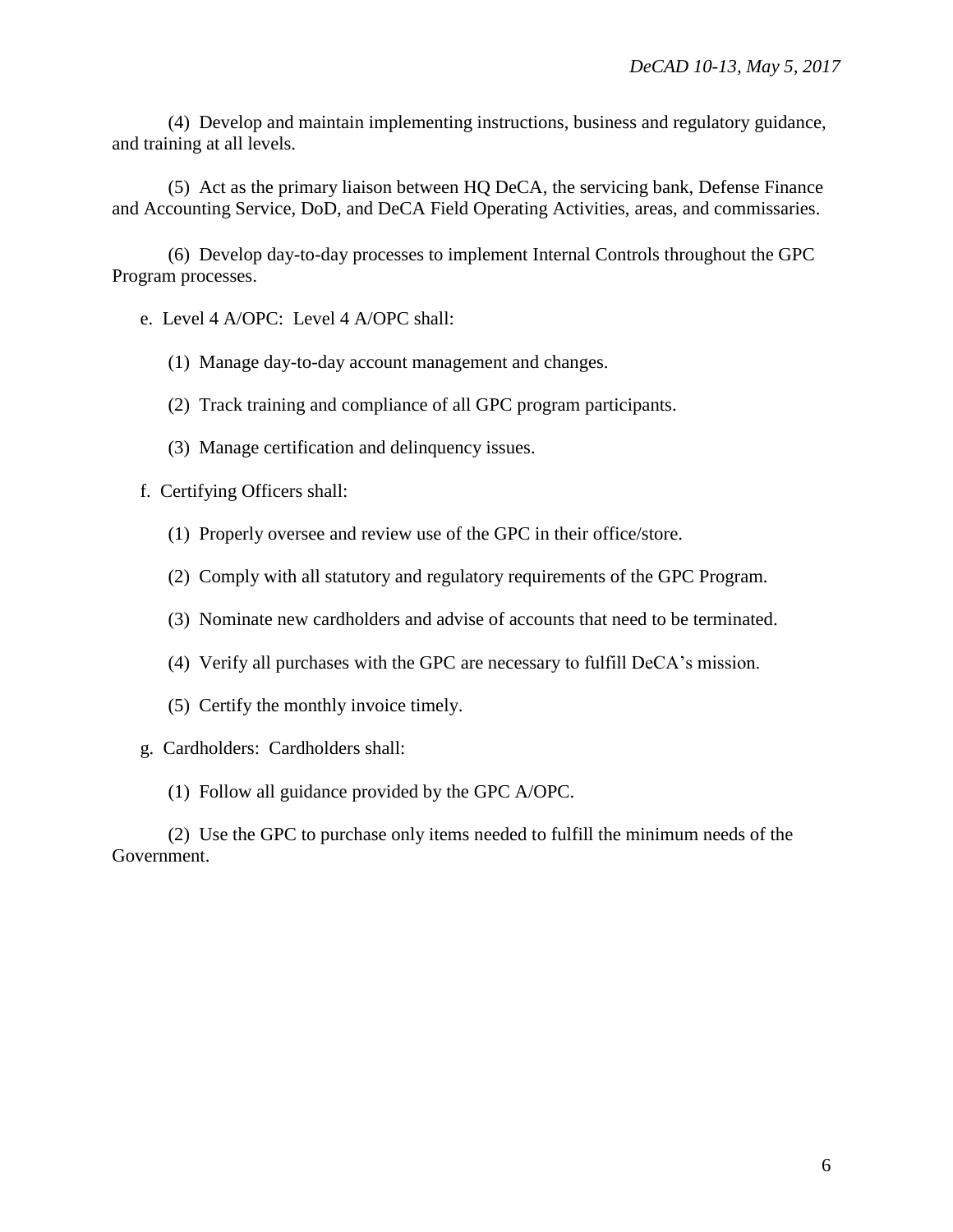### **SECTION 3: PROCEDURES**

<span id="page-6-1"></span><span id="page-6-0"></span>**PROCEDURES.** This Directive contains internal management control provisions that are subject to evaluation and testing as required by DoD Directive (DoDD) 5105.55.